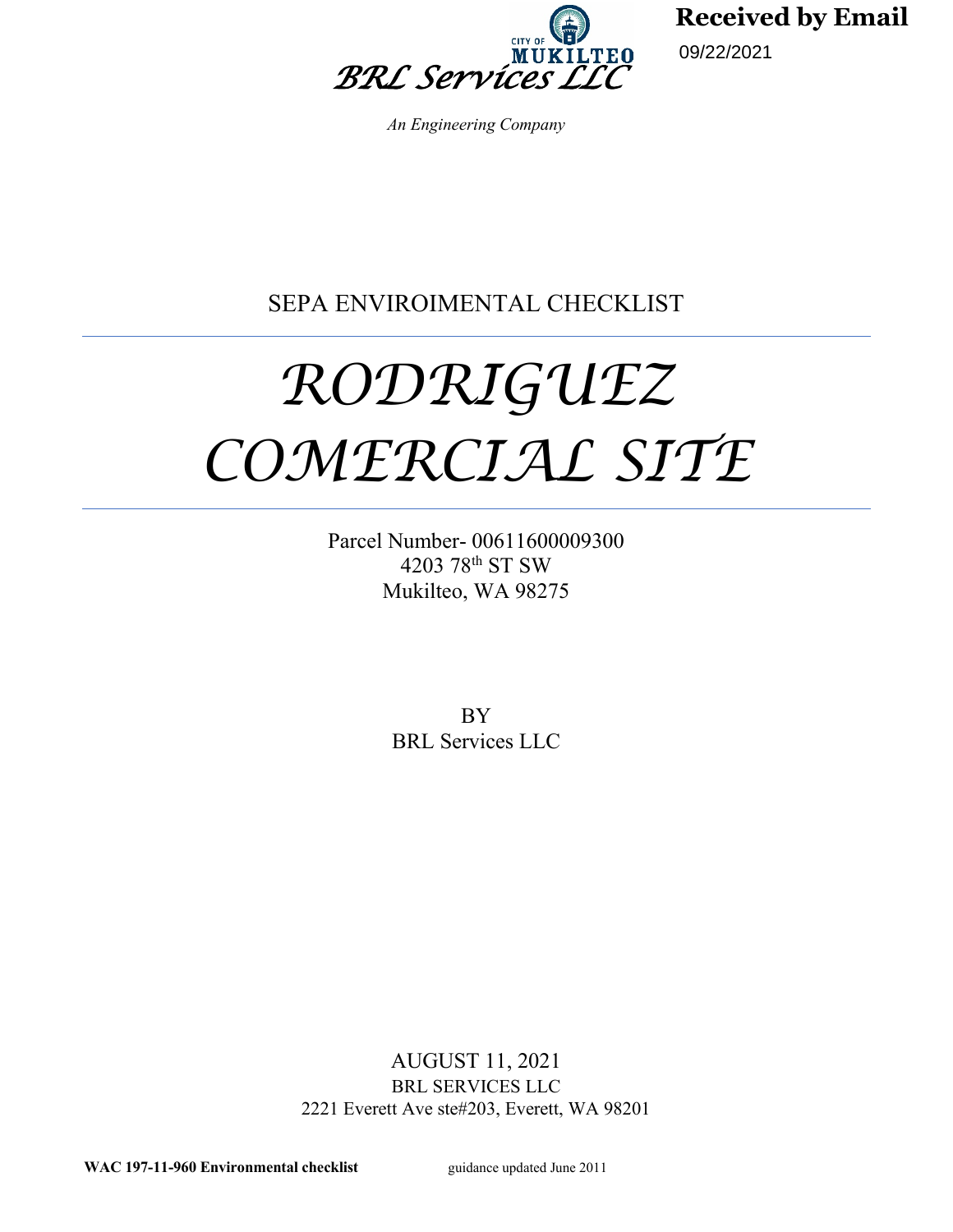# SEPA CONTACTS AND PROFESSIONALS

Name: JIREH ASPHALT AND CONC INC Norme: JIREH ASPHALT AND CONC INC Contact Person: Johnny Rodriguez | Contact Person: Johnny Rodriguez Address: 10121 Evergreen Way # 25-515 | | Address: 10121 Evergreen Way # 25-515 Phone(s) 425.737.6355 E-mail: info@jirehconstructioninc.com

# APPLICANT RESERVED APPLICANT

City: Everett State: WA Zip: 98204 | City: Everett State: WA Zip: 98204 Phone: 425.737.6355 E-mail: info@jirehconstructioninc.com

Company Name: West Alliance, LLC Company Name: BRL Services LLC Contact Person: David West P.L.S Contact Person: Brian Lindsay Address: 1314 Ash Way Address: 2221 Everett Ave Suite 203 City: Everett State: WA Zip: 98204 Phone: 509.630.0783 E-mail: matrixsurveyor@live.com

# SURVEYOR **CIVIL ENGINEER**

City: Everett State: WA Zip: 98201 Phone: 425.259.5556 E-mail: Brian@brlservicesllc.com

# CRITICAL AREA/WETLANDS THE RESERVE GEOTECH

Company Name: B & A Inc. Company Name: x. Contact Person: AJ Breadberg **Contact Person: x** Address: 3303 43<sup>rd</sup> Street Address: x City: Gig Harbor State: WA Zip:  $98335$  | City: x State: WA Zip: x Phone: 253.858.7055

E-mail: ajb@wa.net

Phone: x E-mail: x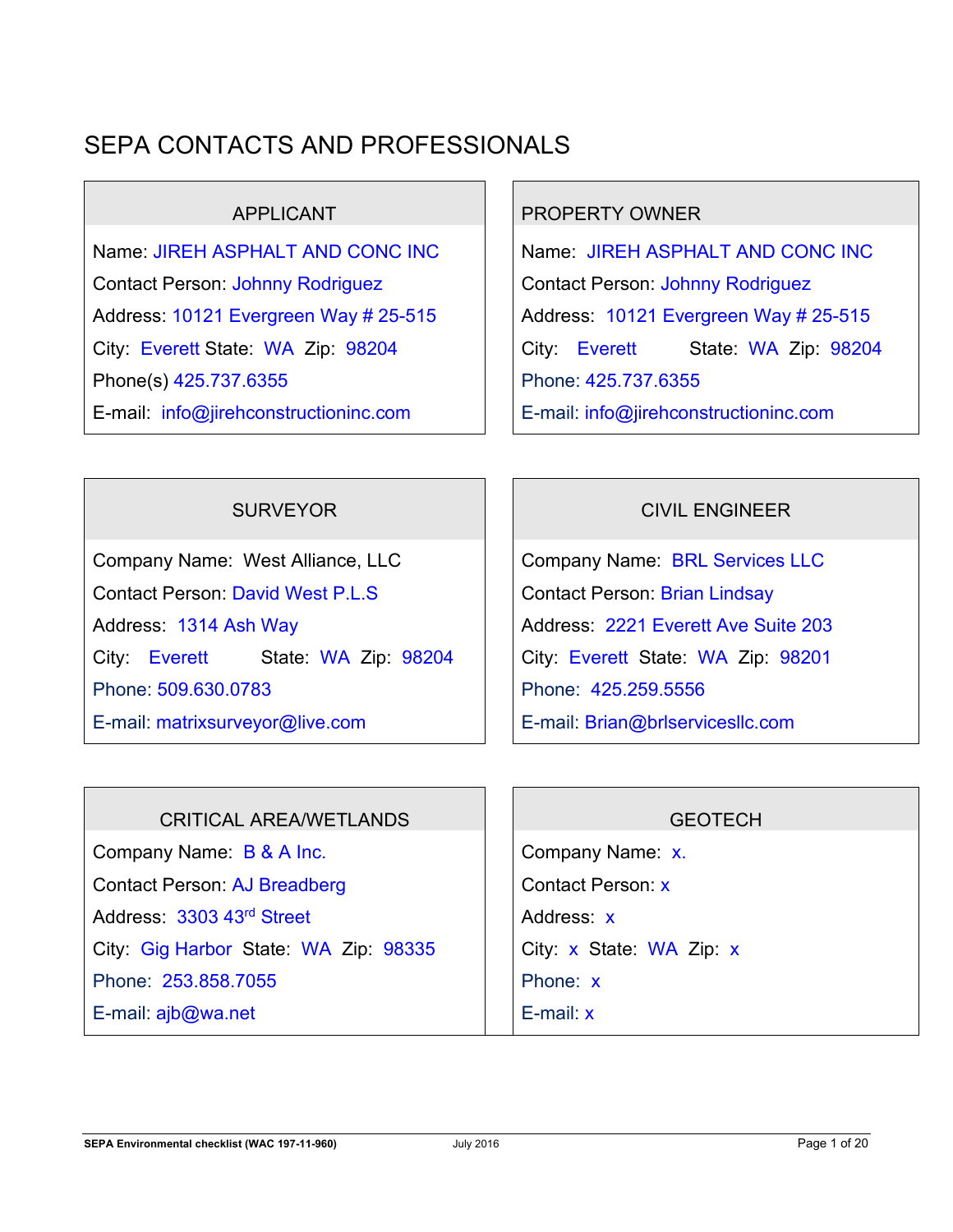# **[SEPA](https://ecology.wa.gov/Regulations-Permits/SEPA/Environmental-review/SEPA-guidance/Checklist-guidance) ENVIRONMENTAL CHECKLIST**

#### *Purpose of checklist:*

Governmental agencies use this checklist to help determine whether the environmental impacts of your proposal are significant. This information is also helpful to determine if available avoidance, minimization or compensatory mitigation measures will address the probable significant impacts or if an environmental impact statement will be prepared to further analyze the proposal.

#### *Instructions for applicants:*

This environmental checklist asks you to describe some basic information about your proposal. Please answer each question accurately and carefully, to the best of your knowledge. You may need to consult with an agency specialist or private consultant for some questions. You may use "not applicable" or "does not apply" only when you can explain why it does not apply and not when the answer is unknown. You may also attach or incorporate by reference additional studies reports. Complete and accurate answers to these questions often avoid delays with the SEPA process as well as later in the decisionmaking process.

The checklist questions apply to all parts of your proposal, even if you plan to do them over a period of time or on different parcels of land. Attach any additional information that will help describe your proposal or its environmental effects. The agency to which you submit this checklist may ask you to explain your answers or provide additional information reasonably related to determining if there may be significant adverse impact.

#### *Instructions for Lead Agencies:*

Please adjust the format of this template as needed. Additional information may be necessary to evaluate the existing environment, all interrelated aspects of the proposal and an analysis of adverse impacts. The checklist is considered the first but not necessarily the only source of information needed to make an adequate threshold determination. Once a threshold determination is made, the lead agency is responsible for the completeness and accuracy of the checklist and other supporting documents.

#### *Use of checklist for nonproject proposals:*

For nonproject proposals (such as ordinances, regulations, plans and programs), complete the applicable parts of sections A and B plus the SUPPLEMENTAL SHEET FOR NONPROJECT ACTIONS (part D). Please completely answer all questions that apply and note that the words "project," "applicant," and "property or site" should be read as "proposal," "proponent," and "affected geographic area," respectively. The lead agency may exclude (for non-projects) questions in Part B - Environmental Elements –that do not contribute meaningfully to the analysis of the proposal.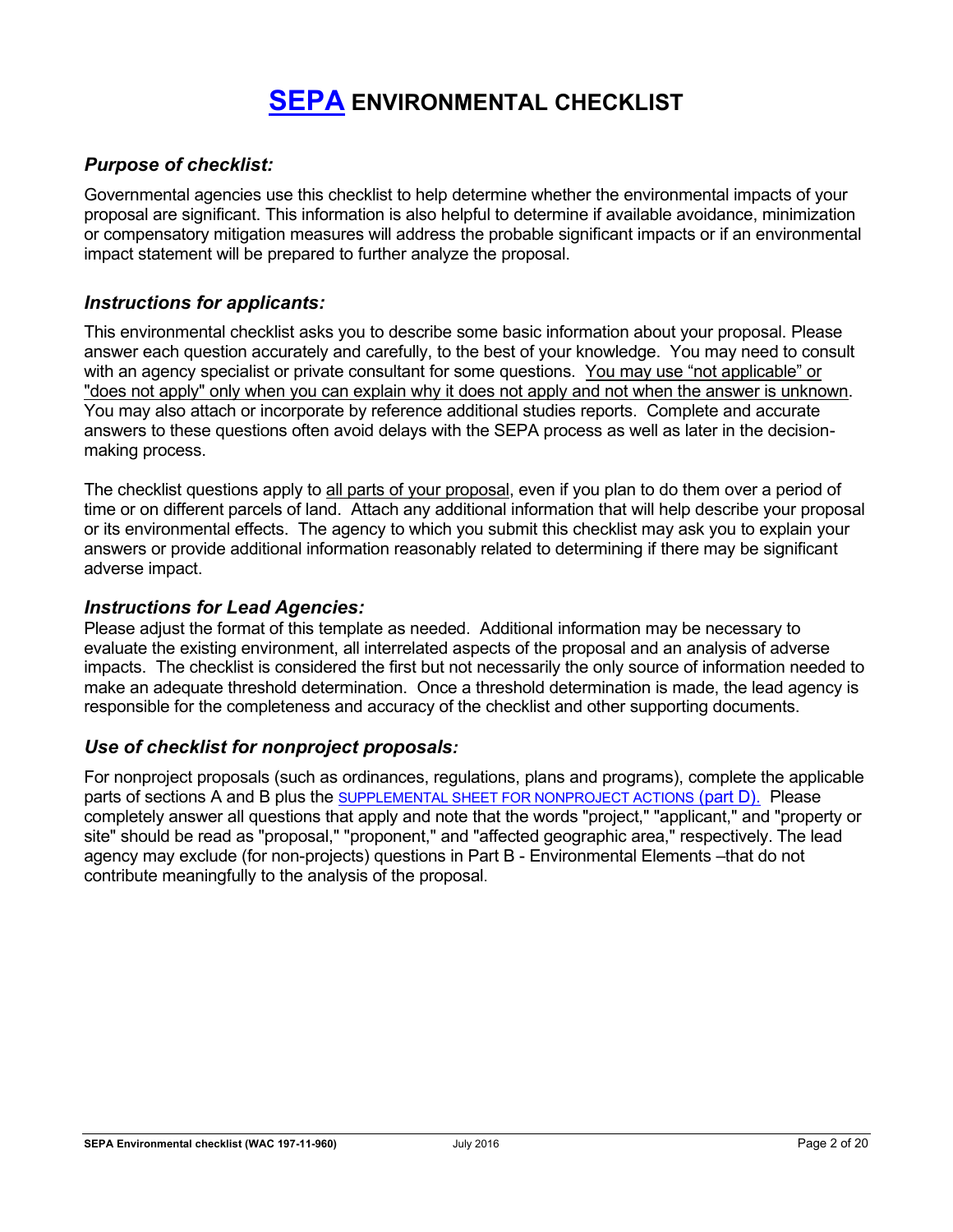# *A. Background* **[\[HELP\]](https://ecology.wa.gov/Regulations-Permits/SEPA/Environmental-review/SEPA-guidance/SEPA-checklist-guidance/SEPA-Checklist-Section-A-Background)**

1. Name of proposed project, if applicable: **Rodriguez Commercial Site**

2. Name of applicant: **Johnny Rodriguez**

3. Address and phone number of applicant and contact person: **Johnny Rodriguez 10121 Evergreen Way Ste# 25-515 Everett, WA 98204 [info@jirehconructioninc.com](mailto:info@jirehconructioninc.com) 425-737-6355**

4. Date checklist prepared: **August 11, 2021**

5. Agency requesting checklist: **City of Mukilteo**

6. Proposed timing or schedule (including phasing, if applicable):

**It is anticipated to have Preliminary Plat/PUD approval by December 2021, with Civil Construction permits issuance in March of 2022. It anticipated that Civil Construction drawings will be about 80% complete at time of Preliminary Plat/PUD approval with final civil design drawing completion within 30 days of such approval. It is anticipated Civil Construction permits being issues in March 2022.**

7. Do you have any plans for future additions, expansion, or further activity related to or connected with this proposal? If yes, explain.

**No future additions, expansion, or further activity related to or connected with this proposal.**

8. List any environmental information you know about that has been prepared, or will be prepared, directly related to this proposal.

**There are No Known environmental issues with the subject property or surrounding properties and is not listed on any Snohomish County or City of Mukilteo environmental maps or notices.**

9. Do you know whether applications are pending for governmental approvals of other proposals directly affecting the property covered by your proposal? If yes, explain. **None Known at this time.**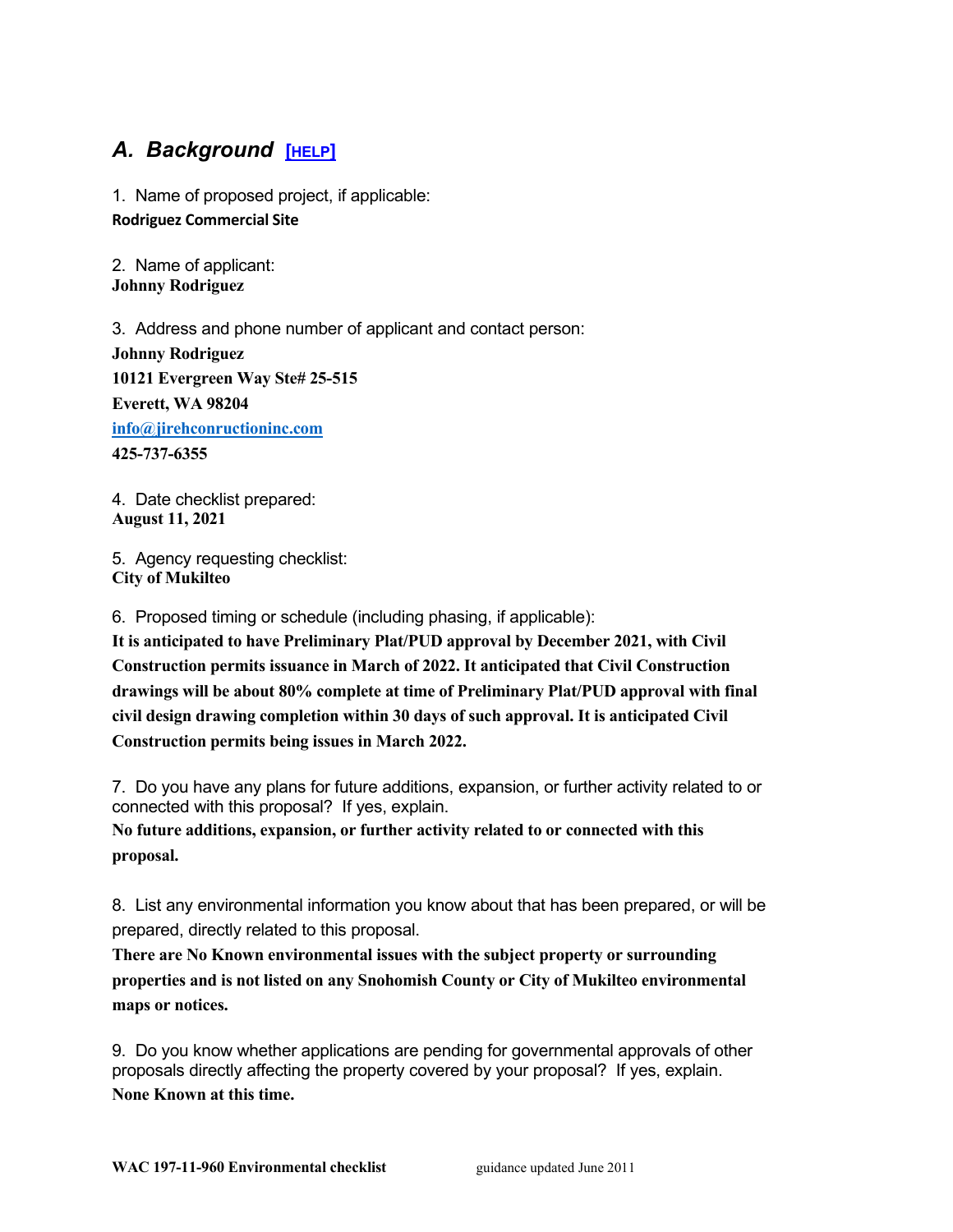10. List any government approvals or permits that will be needed for your proposal, if known.

**Applicant will make the following applications through the City of Mukilteo: Preliminary Plat Application PUD Application SEPA Fill & Grade Permit Civil Plan Approval Utility Permits**

11. Give brief, complete description of your proposal, including the proposed uses and the size of the project and site. There are several questions later in this checklist that ask you to describe certain aspects of your proposal. You do not need to repeat those answers on this page. (Lead agencies may modify this form to include additional specific information on project description.)

**The subject property is made up of one ownership by the Jireh Asphalt and Concrete INC records indicate an area of approximately 4.50 acres located in the jurisdiction of City of Mukilteo. The proposed development will take place on most of the site approximately 2.10 acres into a Commercial Site.** 

12. Location of the proposal. Give sufficient information for a person to understand the precise location of your proposed project, including a street address, if any, and section, township, and range, if known. If a proposal would occur over a range of area, provide the range or boundaries of the site(s). Provide a legal description, site plan, vicinity map, and topographic map, if reasonably available. While you should submit any plans required by the agency, you are not required to duplicate maps or detailed plans submitted with any permit applications related to this checklist.

**The proposed project is located at 4203 78th ST SW, Section 10, Township 28 North, Range 04 East, NE Quarter Parcel number 00611600009300. The new Commercial site will have one main access point located off 78th ST SW. See attached location map, conceptual site plan, legal description, vicinity, and topographic maps.**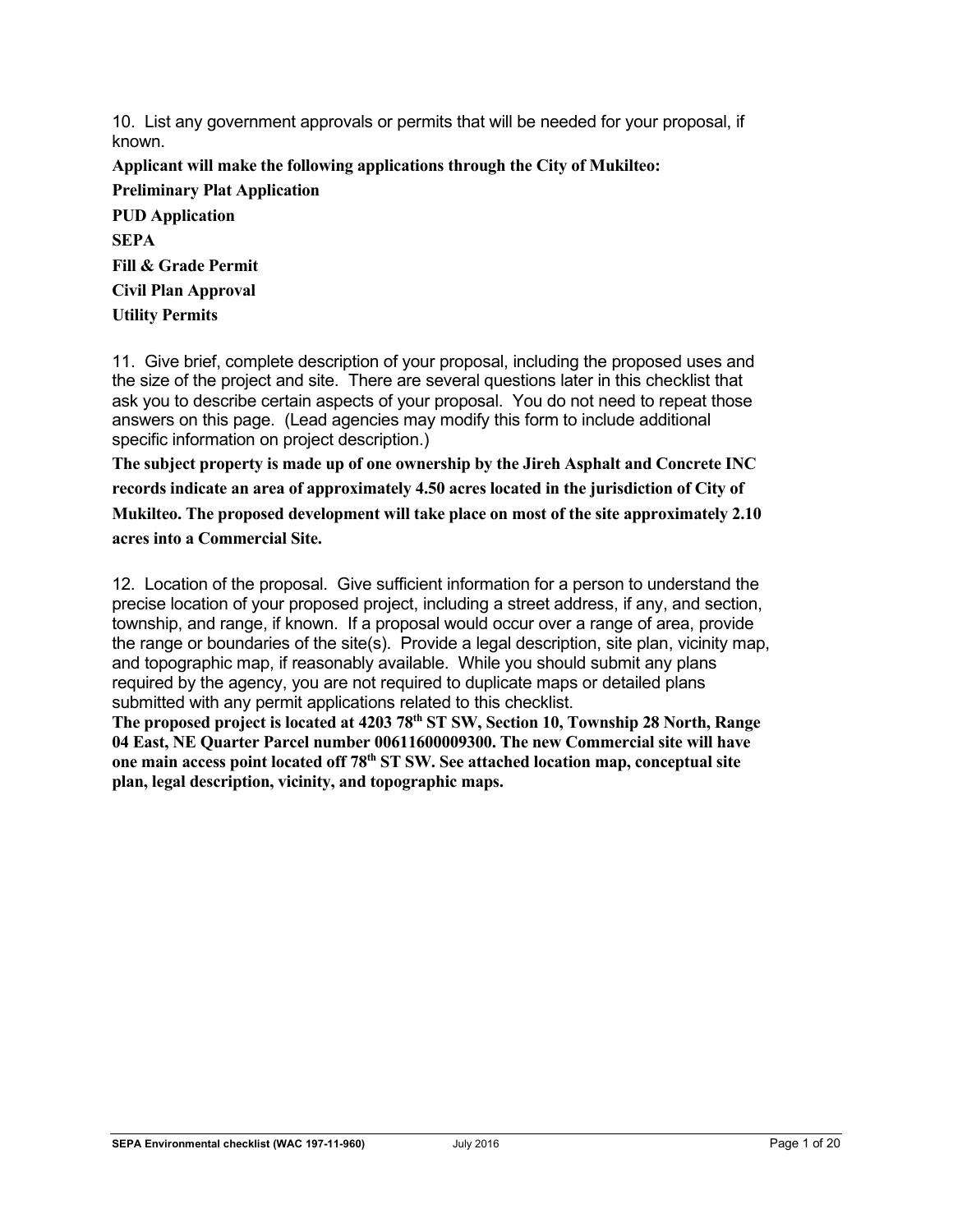# **B. Environmental Elements [\[HELP\]](https://ecology.wa.gov/Regulations-Permits/SEPA/Environmental-review/SEPA-guidance/SEPA-checklist-guidance/SEPA-Checklist-Section-B-Environmental-elements)**

#### **1.** *Earth*[\[help\]](https://ecology.wa.gov/Regulations-Permits/SEPA/Environmental-review/SEPA-guidance/SEPA-checklist-guidance/SEPA-Checklist-Section-B-Environmental-elements/Environmental-elements-Earth)

a. General description of the site:

**The property are old undeveloped farmland. The subject properties are flat with less than 2% of the slope running east/west and north/south.** 

(circle one): **Flat**, rolling, hilly, steep slopes, mountainous, other

- b. What is the steepest slope on the site (approximate percent slope)? **Less than 2%**
- c. What general types of soils are found on the site (for example, clay, sand, gravel, peat,

muck)? If you know the classification of agricultural soils, specify them and note any agricultural land of long-term commercial significance and whether the proposal results in removing any of these soils.

**Alderwood gravelly sandy loam, 0 to 8 percent slopes.**

d. Are there surface indications or history of unstable soils in the immediate vicinity? If so, describe.

**None known**

- e. Describe the purpose, type, total area, and approximate quantities and total affected area of any filling, excavation, and grading proposed. Indicate source of fill. **The developed areas of the site will fill and grade using onsite materials to accommodate the proposed Commercial and storm water facilities. Cut and fill will be balanced on site as much as possible; however, if import/export of fill is required, it will be transferred to/from an approved site. Approximately 6,000 cubic yards of grading could occur throughout site development for site grading, pond excavation, and parking area construction.**
- f. Could erosion occur as a result of clearing, construction, or use? If so, generally describe.

**Erosion could occur during construction activities. Temporary Erosion and Sedimentation Control (TESC) measures will be implemented prior to construction, which includes installing drainage ditches, silt control fences and sedimentation control ponds, as required by the City of Mukilteo.**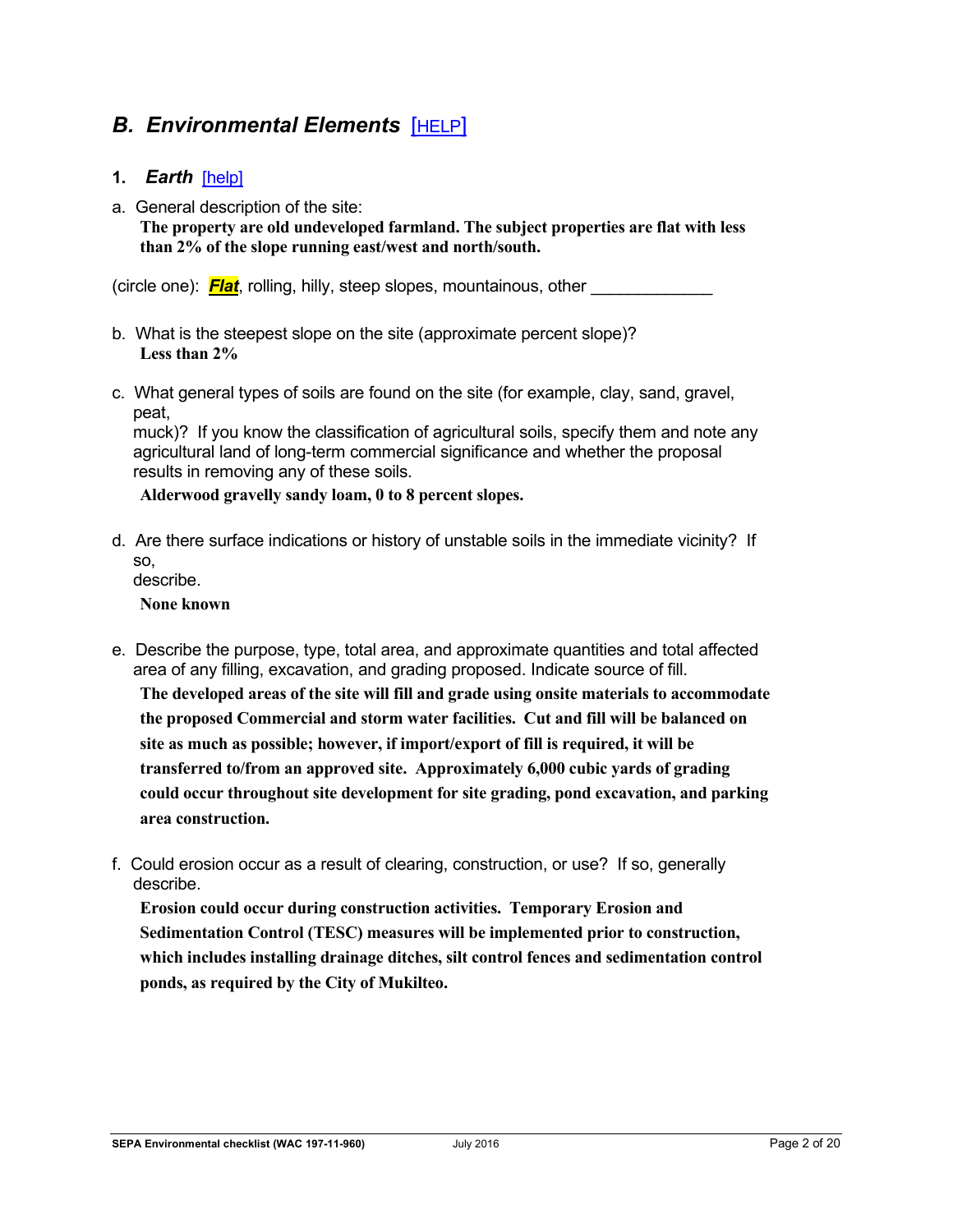g. About what percent of the site will be covered with impervious surfaces after project construction (for example, asphalt or buildings)?

**Less then 50% percent of the site may be covered with impervious surfaces.**

h. Proposed measures to reduce or control erosion, or other impacts to the earth, if any: **A TESC plan will be prepared in accordance with City of Mukilteo regulations to be included with the site development plans. The contractor shall implement installation and maintenance of the TESC plan upon commencement of construction activities.**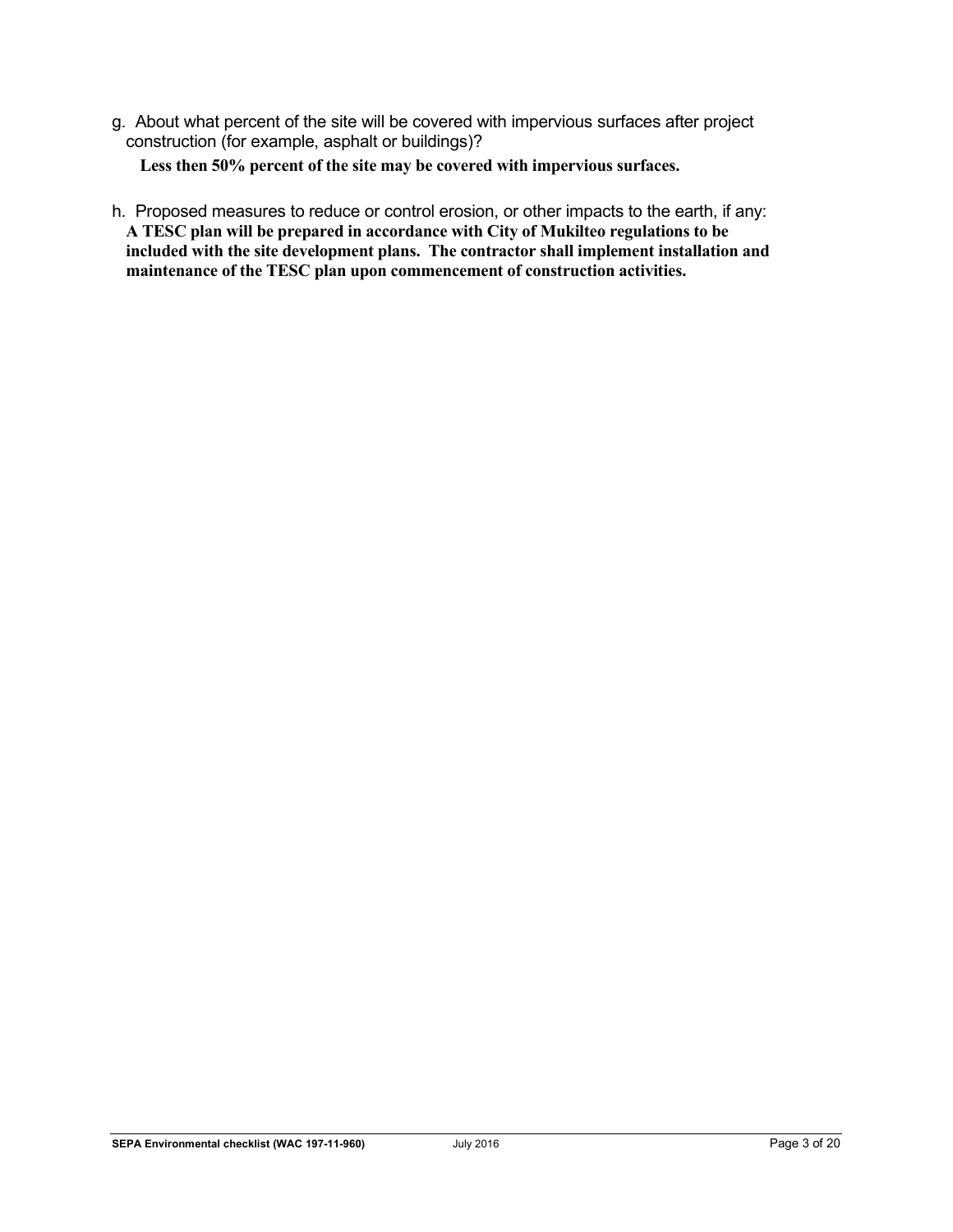#### *2. Air*[\[help\]](https://ecology.wa.gov/Regulations-Permits/SEPA/Environmental-review/SEPA-guidance/SEPA-checklist-guidance/SEPA-Checklist-Section-B-Environmental-elements/Environmental-elements-Air)

a. What types of emissions to the air would result from the proposal during construction, operation, and maintenance when the project is completed? If any, generally describe and give approximate quantities if known.

**The project will generate minor emissions to the air, both during construction and following the development completion. During construction, air impacts may result from the construction vehicle emissions and airborne dust resulting from earthwork activities. As long as good construction management practices are followed, emissions related to the construction would be short-term and relatively minor.**

b. Are there any off-site sources of emissions or odor that may affect your proposal? If so,

generally describe.

**Off-site sources of emissions include 78th ST SW. These emissions are not anticipated to affect this proposal.**

c. Proposed measures to reduce or control emissions or other impacts to air, if any: **Under Puget Sound Clean Air Agency's REGULATION, I, Section 9.15 contractors will be required to take all reasonable precautions to avoid or minimize fugitive dust emissions. These precautions and control measures may include street cleaning to prevent dirt, mud and other debris deposits on paved roadways open to the public and a water truck for dust control. With such control measures in place, the potential for offsite air quality impacts is small.**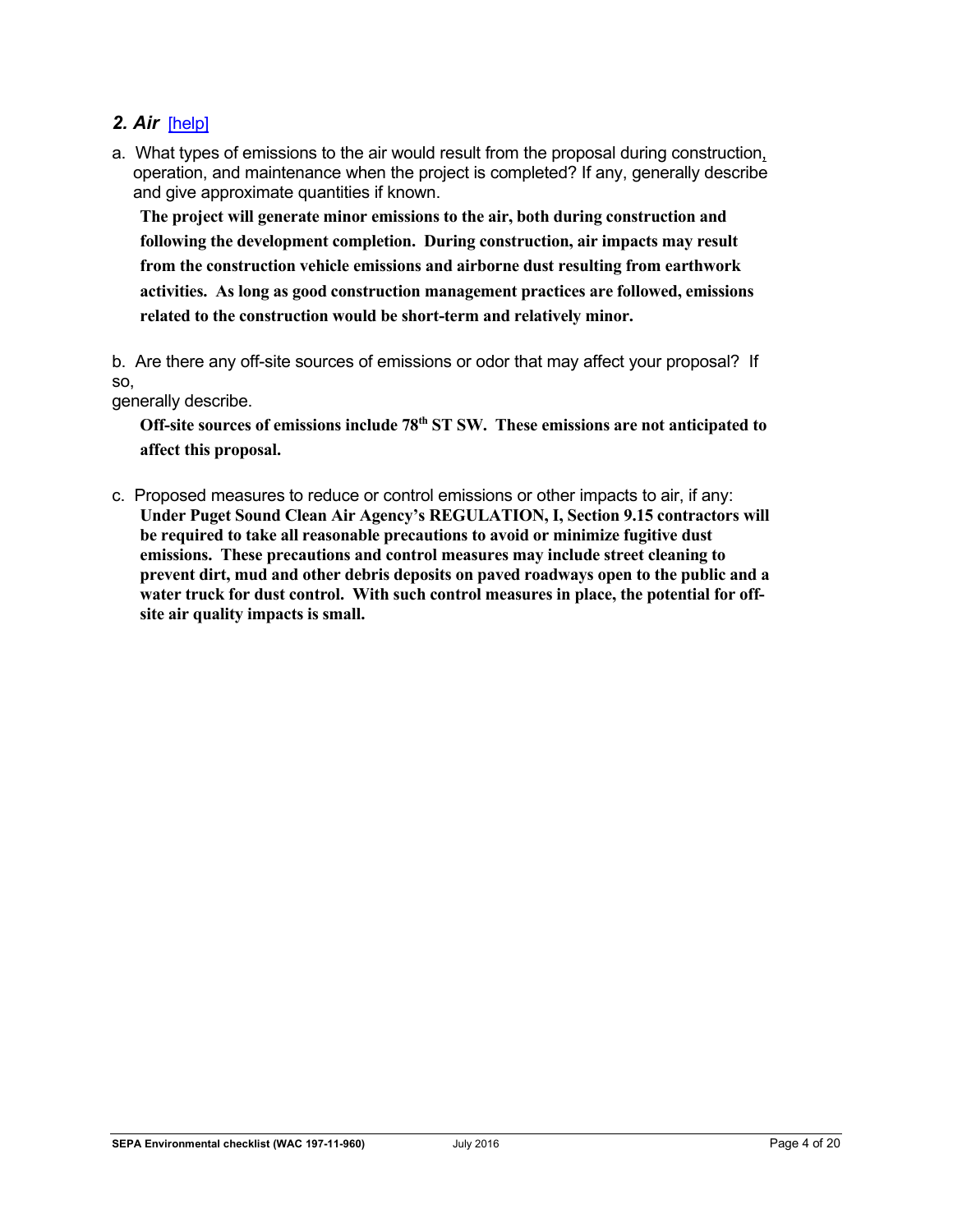#### *3. Water*[\[help\]](https://ecology.wa.gov/Regulations-Permits/SEPA/Environmental-review/SEPA-guidance/SEPA-checklist-guidance/SEPA-Checklist-Section-B-Environmental-elements/Environmental-elements-3-Water)

- a. Surface Water: [\[help\]](https://ecology.wa.gov/Regulations-Permits/SEPA/Environmental-review/SEPA-guidance/SEPA-checklist-guidance/SEPA-Checklist-Section-B-Environmental-elements/Environmental-elements-3-Water/Environmental-elements-Surface-water)
	- 1) Is there any surface water body on or in the immediate vicinity of the site (including

year-round and seasonal streams, saltwater, lakes, ponds, wetlands)? If yes, describe type and provide names. If appropriate, state what stream or river it flows into.

#### **The nearest surface water body is over mile away from the proposed site. No impacts are anticipated**

2) Will the project require any work over, in, or adjacent to (within 200 feet) the described

waters? If yes, please describe and attach available plans.

**No work will take place within 200 feet of any body of water.**

3) Estimate the amount of fill and dredge material that would be placed in or removed

from surface water or wetlands and indicate the area of the site that would be affected.

Indicate the source of fill material.

**No work will take place within 200 feet of any body of water.**

4) Will the proposal require surface water withdrawals or diversions? Give general description, purpose, and approximate quantities if known.

**No surface water withdrawals or diversion will take place as a part of this proposal.**

5) Does the proposal lie within a 100-year floodplain? If so, note location on the site plan.

**No, the area where development is proposed is outside the 100-year floodplain.**

6) Does the proposal involve any discharges of waste materials to surface waters? If so,

describe the type of waste and anticipated volume of discharge.

**No, the proposal does not involve any discharge of waste materials to surface waters.**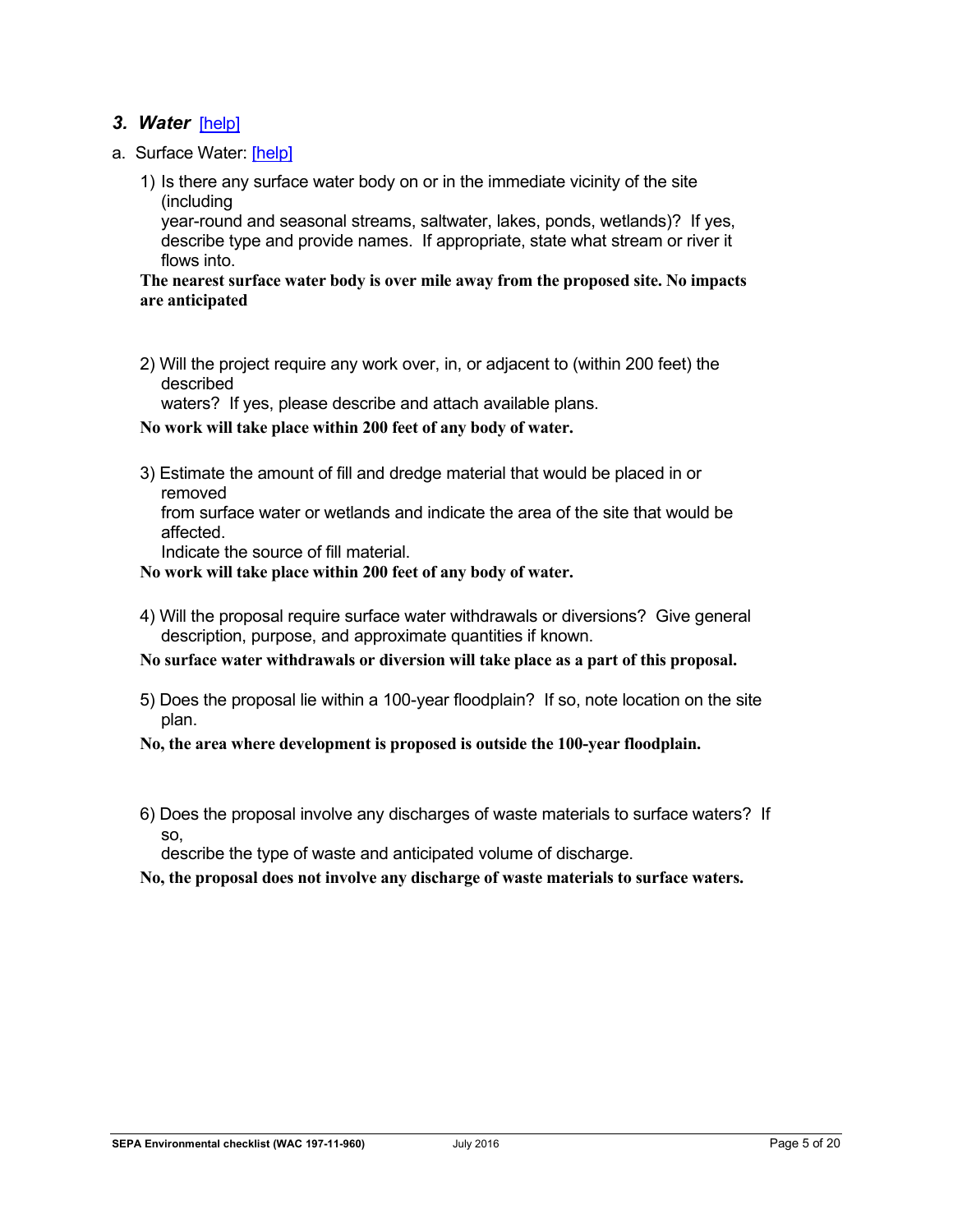- b. Ground Water: [\[help\]](https://ecology.wa.gov/Regulations-Permits/SEPA/Environmental-review/SEPA-guidance/SEPA-checklist-guidance/SEPA-Checklist-Section-B-Environmental-elements/Environmental-elements-3-Water/Environmental-elements-Groundwater)
	- 1) Will groundwater be withdrawn from a well for drinking water or other purposes? If so, give a general description of the well, proposed uses and approximate quantities withdrawn from the well. Will water be discharged to groundwater? Give general description, purpose, and approximate quantities if known.

**No ground water withdrawals of discharge to groundwater are part of this proposal.**

2) Describe waste material that will be discharged into the ground from septic tanks or other sources, if any (for example: Domestic sewage; industrial, containing the following chemicals. . . ; agricultural; etc.). Describe the general size of the system, the number of such systems, the number of houses to be served (if applicable), or the number of animals or humans the system(s) are expected to serve.

**No waste material will be discharged into the ground by this project.**

- c. Water runoff (including stormwater):
	- 1) Describe the source of runoff (including storm water) and method of collection and disposal, if any (include quantities, if known). Where will this water flow? Will this water flow into other waters? If so, describe.

**All stormwater runoff from the proposed development will be collected and conveyed via underground pipes to the proposed combined detention and storm water facility. The storm water facility will be designed in accordance with the City of Mukilteo Surface Water Design Manual.**

2) Could waste materials enter ground or surface waters? If so, generally describe. **Waste material would not enter the ground or surface waters as part of this proposal.**

3) Does the proposal alter or otherwise affect drainage patterns in the vicinity of the site? If so, describe.

**No impacts of drainage patterns in the vicinity of the site.**

d. Proposed measures to reduce or control surface, ground, and runoff water, and drainage pattern impacts, if any:

**Stormwater will be directed through catch basins and underground pipes to he proposed stormwater detention/wet pond facility to be designed in accordance with the City of Mukilteo Surface Water Design Manual.**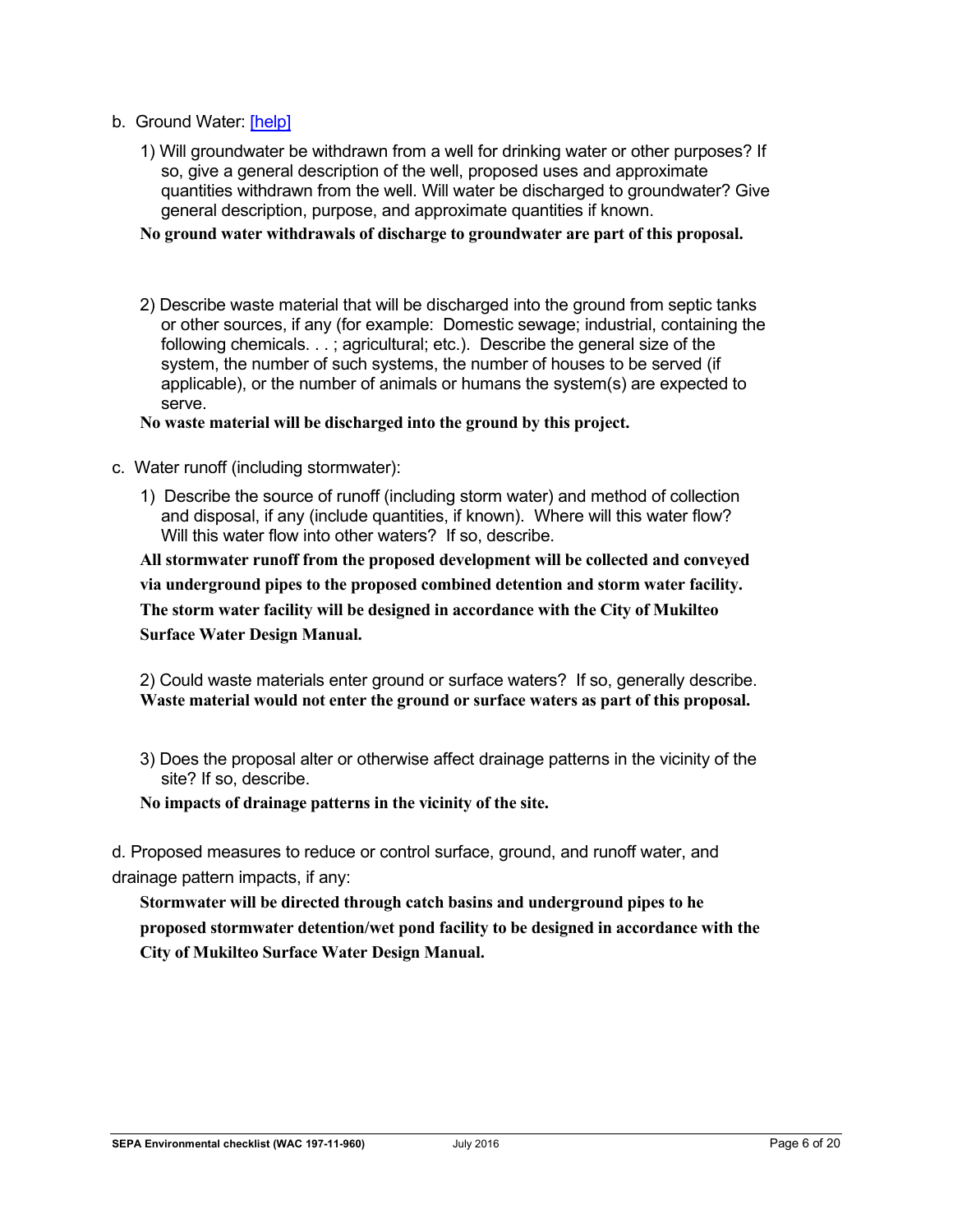#### *4. Plants*[\[help\]](https://ecology.wa.gov/Regulations-Permits/SEPA/Environmental-review/SEPA-guidance/SEPA-checklist-guidance/SEPA-Checklist-Section-B-Environmental-elements/Environmental-elements-4-Plants)

- a. Check the types of vegetation found on the site:
	- x deciduous tree: alder, maple, aspen, other \_\_\_\_evergreen tree: fir, cedar, pine, other \_\_x\_\_shrubs  $x$ grass \_\_x\_\_pasture
	- crop or grain
	- \_\_\_\_ Orchards, vineyards or other permanent crops.
	- \_\_\_\_ wet soil plants: cattail, buttercup, bullrush, skunk cabbage, other
	- water plants: water lily, eelgrass, milfoil, other
	- \_\_\_\_other types of vegetation

b. What kind and amount of vegetation will be removed or altered? **Where development will take place almost all of the vegetation will be removed to accommodate the commercial site and drainage facilities.**

c. List threatened and endangered species known to be on or near the site.

**The applicant is not aware of any threatened or endangered plant species known to be on or near the site.**

d. Proposed landscaping, use of native plants, or other measures to preserve or enhance

vegetation on the site, if any:

**A landscaping plan will be prepared to provide internal landscaping for open space areas and the stormwater facility as required.**

e. List all noxious weeds and invasive species known to be on or near the site. **The applicant is not aware of any noxious weeds or invasive species on or near the property.**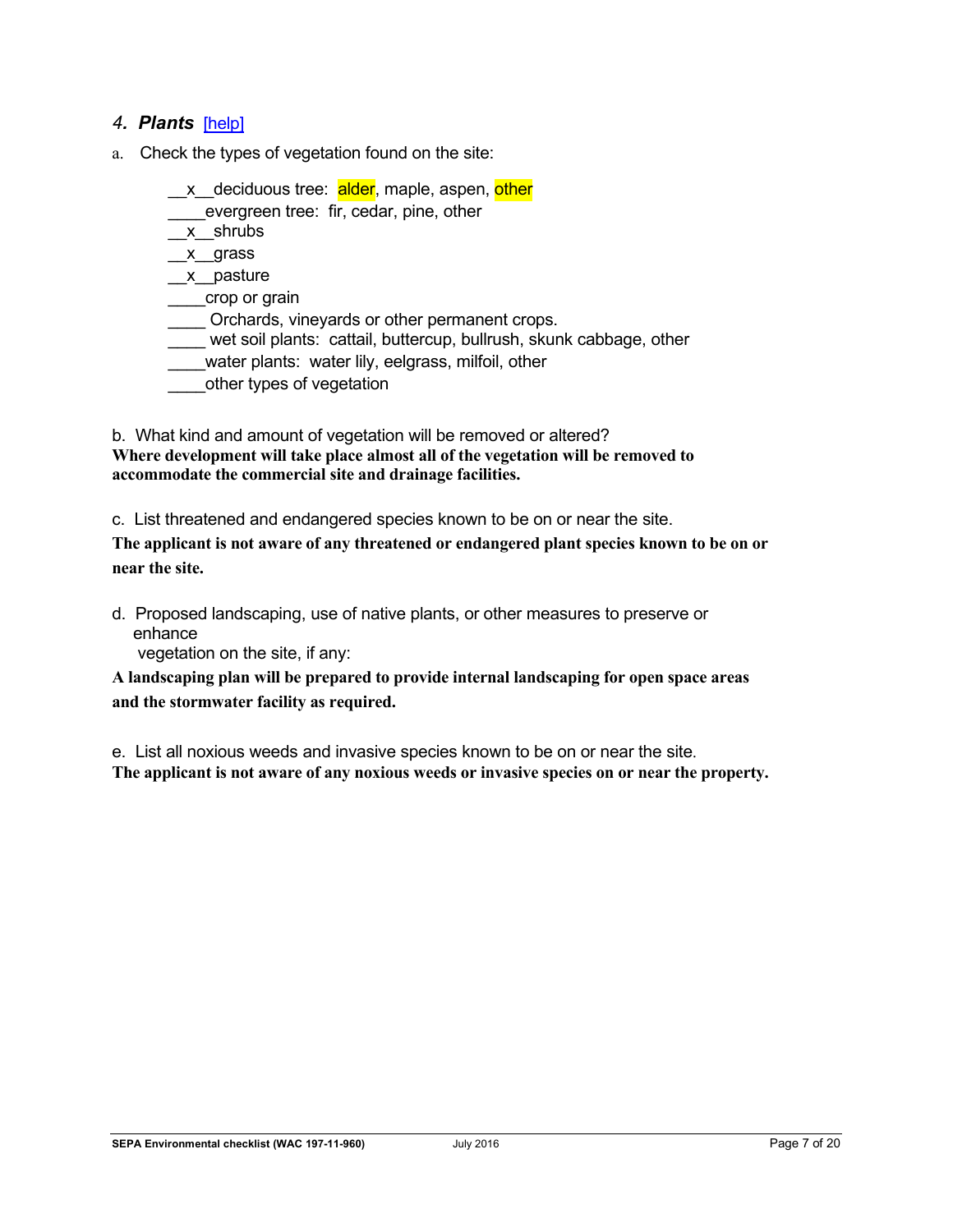#### *5. Animals*[\[help\]](https://ecology.wa.gov/Regulations-Permits/SEPA/Environmental-review/SEPA-guidance/SEPA-checklist-guidance/SEPA-Checklist-Section-B-Environmental-elements/Environmental-elements-5-Animals)

a. List any birds and other animals which have been observed on or near the site or are known to be on or near the site.

Examples include:

birds: hawk, heron, eagle, **songbirds**, other: mammals: deer, bear, elk, beaver, other: fish: bass, salmon, trout, herring, shellfish, other

b. List any threatened and endangered species known to be on or near the site. **The applicant is not aware of any threatened or endangered animal species known to be on or near the site.**

c. Is the site part of a migration route? If so, explain.

**Unknown if the site is part of migration route.**

d. Proposed measures to preserve or enhance wildlife, if any: **Unknown at this time.**

e. List any invasive animal species known to be on or near the site.

**Unknown if any invasive animal species known to be on or near the site.**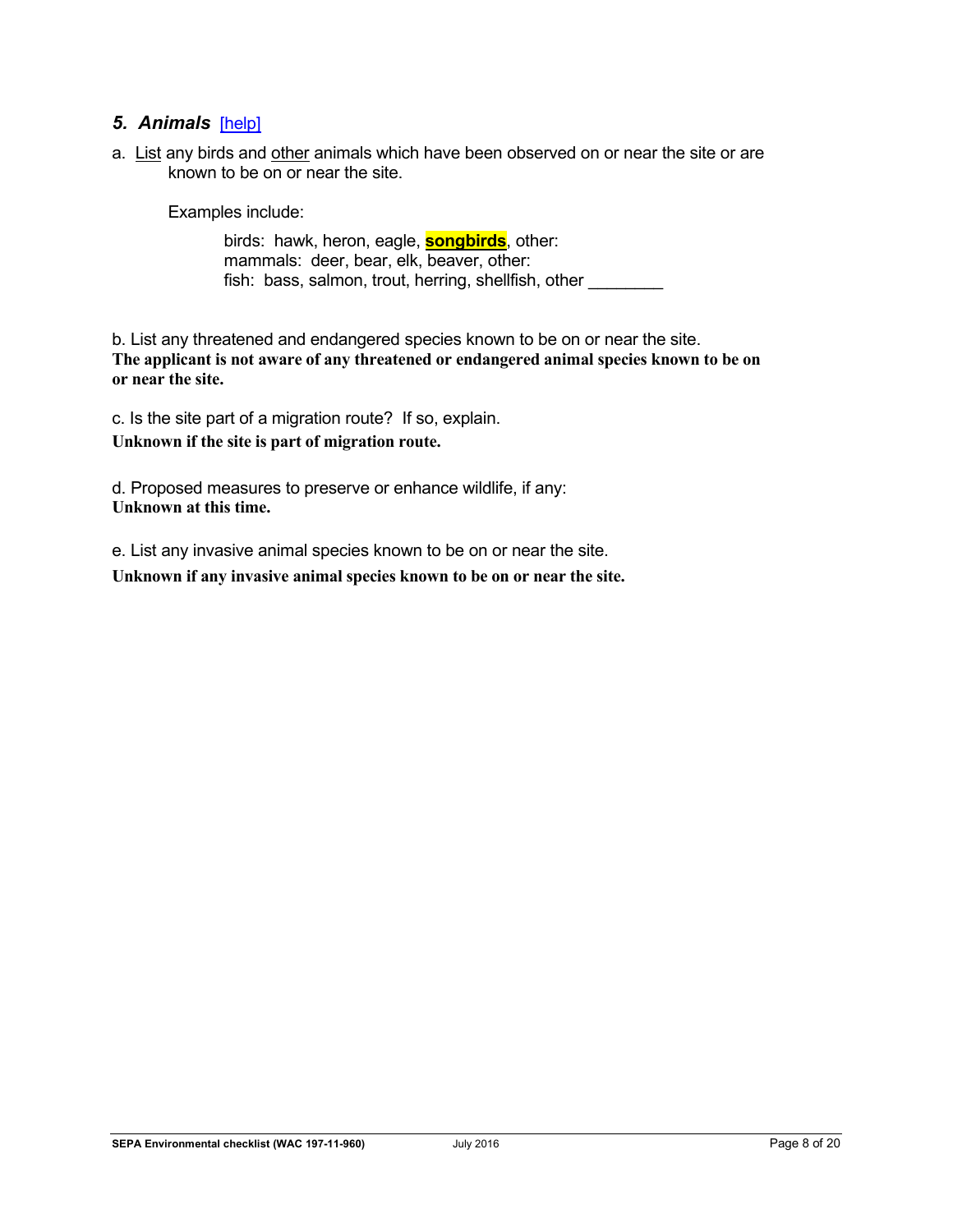#### *6. Energy and Natural Resources*[\[help\]](https://ecology.wa.gov/Regulations-Permits/SEPA/Environmental-review/SEPA-guidance/SEPA-checklist-guidance/SEPA-Checklist-Section-B-Environmental-elements/Environmental-elements-6-Energy-natural-resou)

a. What kinds of energy (electric, natural gas, oil, wood stove, solar) will be used to meet the completed project's energy needs? Describe whether it will be used for heating, manufacturing, etc.

**Electricity and/or natural gas will be used for residential lighting, heating, appliances and/or street lighting for the proposed development.**

b. Would your project affect the potential use of solar energy by adjacent properties? If so, generally describe.

**No, the project will not affect the potential use of solar energy by adjacent properties.**

c. What kinds of energy conservation features are included in the plans of this proposal?

List other proposed measures to reduce or control energy impacts, if any:

**Commercial Site will be designed to meet the requirements of the Washington State Energy** 

**Code for glazing, insulation, etc.**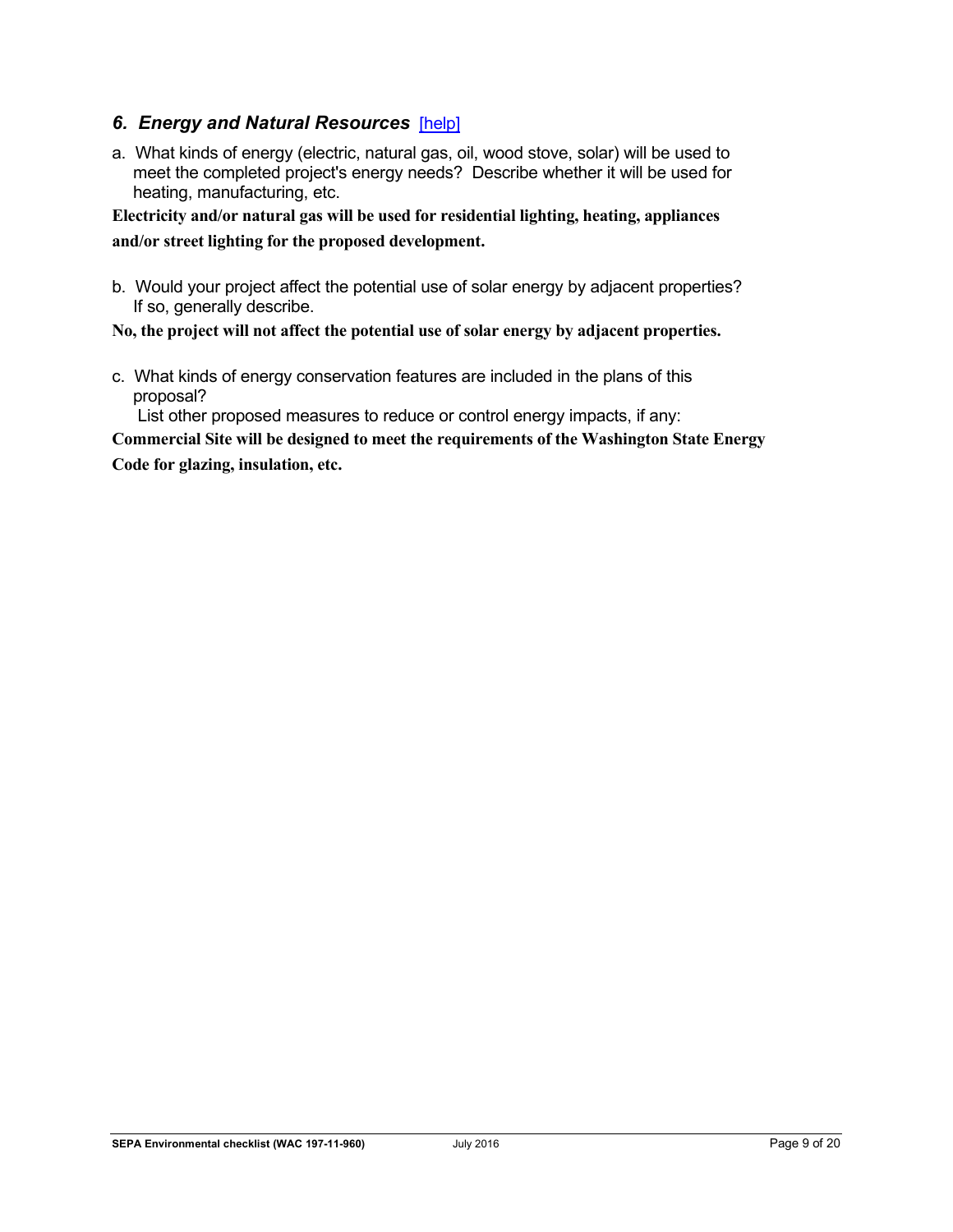#### **7. Environmental Health [\[help\]](https://ecology.wa.gov/Regulations-Permits/SEPA/Environmental-review/SEPA-guidance/SEPA-checklist-guidance/SEPA-Checklist-Section-B-Environmental-elements/Environmental-elements-7-Environmental-health)**

a. Are there any environmental health hazards, including exposure to toxic chemicals, risk of fire and explosion, spill, or hazardous waste, that could occur as a result of this proposal? If so, describe.

#### **No environmental health hazards are associated with this project or site.**

1) Describe any known or possible contamination at the site from present or past uses.

#### **No known contamination at the site from present or past uses.**

2) Describe existing hazardous chemicals/conditions that might affect project development and design. This includes underground hazardous liquid and gas transmission pipelines located within the project area and in the vicinity.

**No existing hazardous chemicals/conditions that might affect project development and design located within the project area and in the vicinity.**

3) Describe any toxic or hazardous chemicals that might be stored, used, or produced during the project's development or construction, or at any time during the operating life of the project.

**No toxic or hazardous chemicals will be stored, used, or produced during the project's development of construction.**

4) Describe special emergency services that might be required. **No need for special emergency services is anticipated; however, typical medical aid, police, and/or fire services may be called to respond to accidents.**

5) Proposed measures to reduce or control environmental health hazards, if any:

**There are no environmental health hazards associated with the development.**

- *b. Noise*
	- 1) What types of noise exist in the area which may affect your project (for example: traffic, equipment, operation, other)?

**Types of noise that exist in the area is residential traffic from 78th ST SW.** 

2) What types and levels of noise would be created by or associated with the project on a short-term or a long-term basis (for example: traffic, construction, operation,

other)? Indicate what hours noise would come from the site.

**Noise levels in the area are moderate and related to automobile traffic from 78th ST SW.** 

**The additional residence will not significantly increase noise levels.**

3) Proposed measures to reduce or control noise impacts, if any:

**No noise reduction measures are proposed at this time.**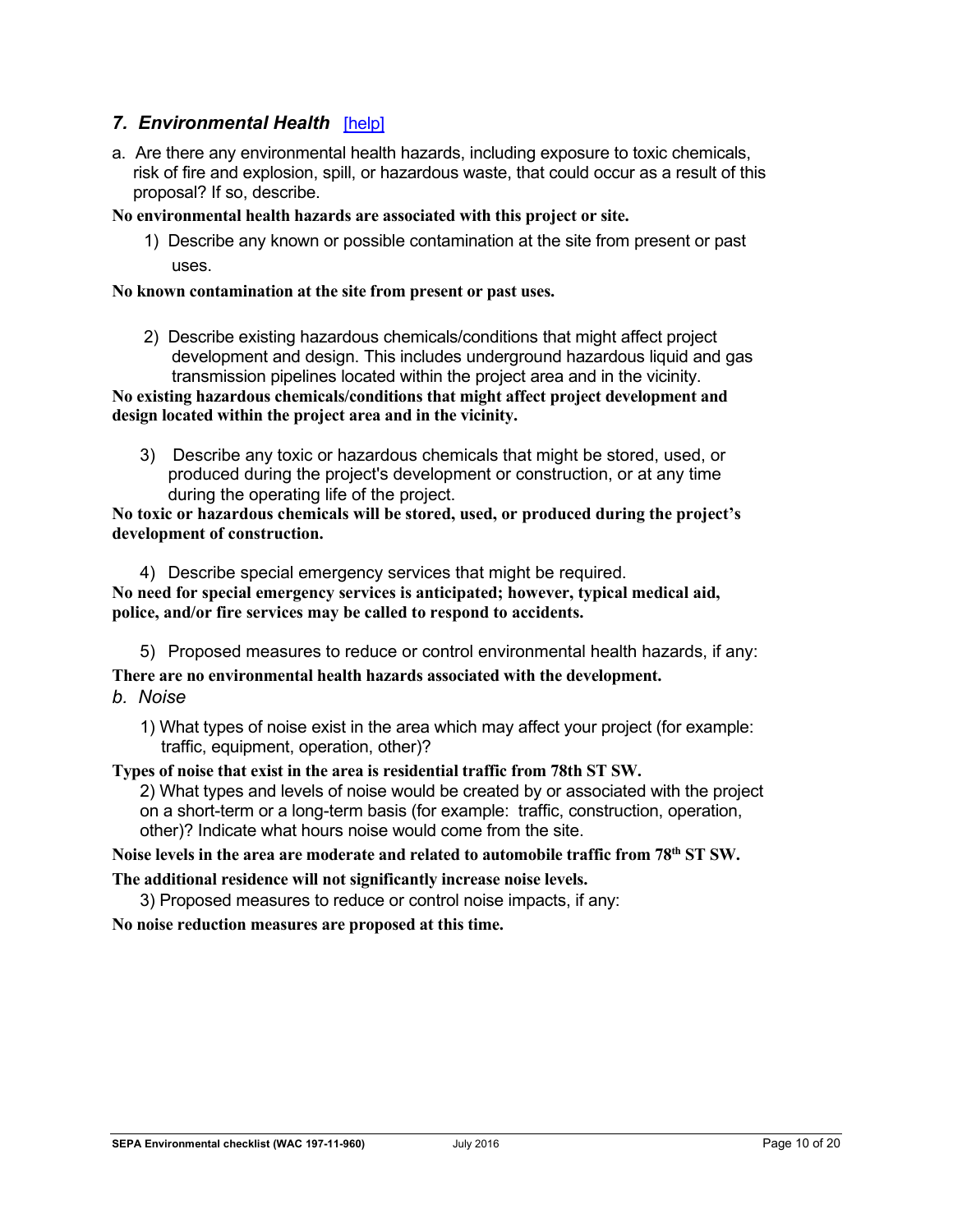### *8. Land and Shoreline Use*[\[help\]](https://ecology.wa.gov/Regulations-Permits/SEPA/Environmental-review/SEPA-guidance/SEPA-checklist-guidance/SEPA-Checklist-Section-B-Environmental-elements/Environmental-elements-8-Land-shoreline-use)

a. What is the current use of the site and adjacent properties? Will the proposal affect current land uses on nearby or adjacent properties? If so, describe.

**The property past and current use is vacant. Adjacent properties are an airport and other farms.**

b. Has the project site been used as working farmlands or working forest lands? If so, describe. How much agricultural or forest land of long-term commercial significance will be converted to other uses as a result of the proposal, if any? If resource lands have not been designated, how many acres in farmland or forest land tax status will be converted to nonfarm or nonforest use?

**The applicant is not aware of any farmland or forest land tax status has been granted to the current property owner and does show up on title.**

1) Will the proposal affect or be affected by surrounding working farm or forest land normal business operations, such as oversize equipment access, the application of pesticides, tilling, and harvesting? If so, how:

**No, the proposal will not affect surrounding working forest land.**

c. Describe any structures on the site.

**No structures on the site.** 

d. Will any structures be demolished? If so, what?

**No structures will be demolished.**

e. What is the current zoning classification of the site?

**The current zoning classification of the site are as follows:**

**2720069002 = County-UR-SO- Urban Reserve, One Du Per 5 Acres – Special Overlay 2720069037 = Enumclaw-R-2- Residential 2 (8,400 Sq. Ft.)**

f. What is the current comprehensive plan designation of the site?

g. If applicable, what is the current shoreline master program designation of the site? **The site is not in a current shoreline master program designation.**

h. Has any part of the site been classified as a critical area by the city or county? If so, specify.

**No, the site has not been classified as a critical area by the city of county.**

i. Approximately how many people would reside or work in the completed project? **NA.**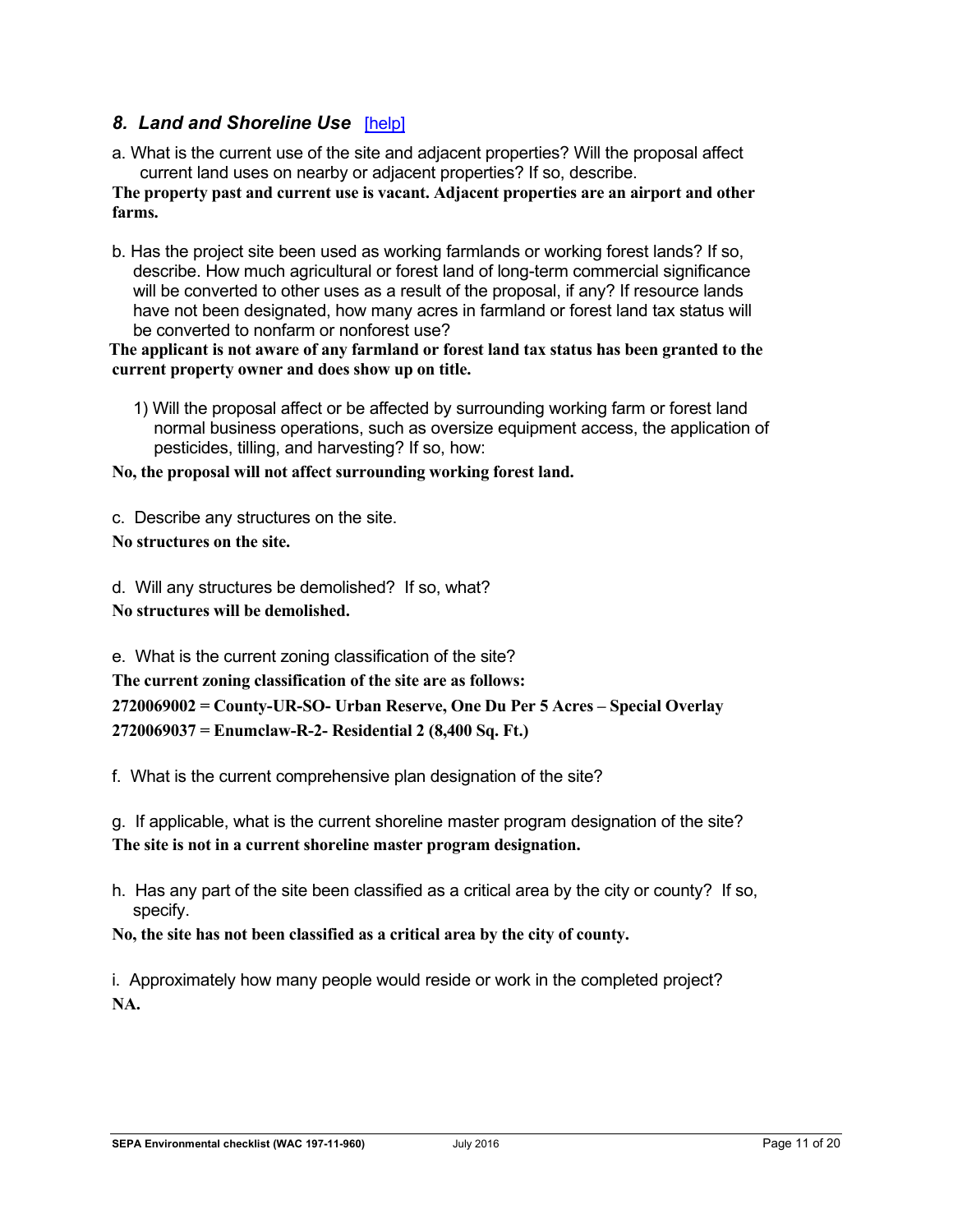j. Approximately how many people would the completed project displace? **The completed project will not displace any people.**

k. Proposed measures to avoid or reduce displacement impacts, if any: **No, measures to avoid or reduce displacement impacts.**

L. Proposed measures to ensure the proposal is compatible with existing and projected land uses and plans, if any:

#### **The proposed commercial site is compatible with the current comprehensive plan and zoning.**

m. Proposed measures to reduce or control impacts to agricultural and forest lands of long-term commercial significance, if any:

**No measures to reduce or control impacts to agricultural and forest lands.**

## *9. Housing*[\[help\]](https://ecology.wa.gov/Regulations-Permits/SEPA/Environmental-review/SEPA-guidance/SEPA-checklist-guidance/SEPA-Checklist-Section-B-Environmental-elements/Environmental-elements-9-Housing)

a. Approximately how many units would be provided, if any? Indicate whether high, middle, or low-income housing.

**NA.**

b. Approximately how many units, if any, would be eliminated? Indicate whether high, middle, or low-income housing.

**No, units are planned to be eliminated.** 

c. Proposed measures to reduce or control housing impacts, if any:

**No, measures to reduce or control housing impacts are needed.**

#### *10. Aesthetics*[\[help\]](https://ecology.wa.gov/Regulations-Permits/SEPA/Environmental-review/SEPA-guidance/SEPA-checklist-guidance/SEPA-Checklist-Section-B-Environmental-elements/Environmental-elements-10-Aesthetics)

a. What is the tallest height of any proposed structure(s), not including antennas; what is the principal exterior building material(s) proposed?

**The maximum height of structures will not exceed 35 feet, or two stories. Exterior materials and colors will be muted and consistent within the project. These will probably include wood, fiber-cement and/or vinyl siding and trims and composition roofing.**

b. What views in the immediate vicinity would be altered or obstructed? **None. No views in the immediate vicinity would be altered or obstructed.**

c. Proposed measures to reduce or control aesthetic impacts, if any: **Several areas of the site have been designated as open space/tracts. The units may include design with sloping roofs, front porches, gables and garage doors with paned windows to increase the architectural aesthetics of the development.**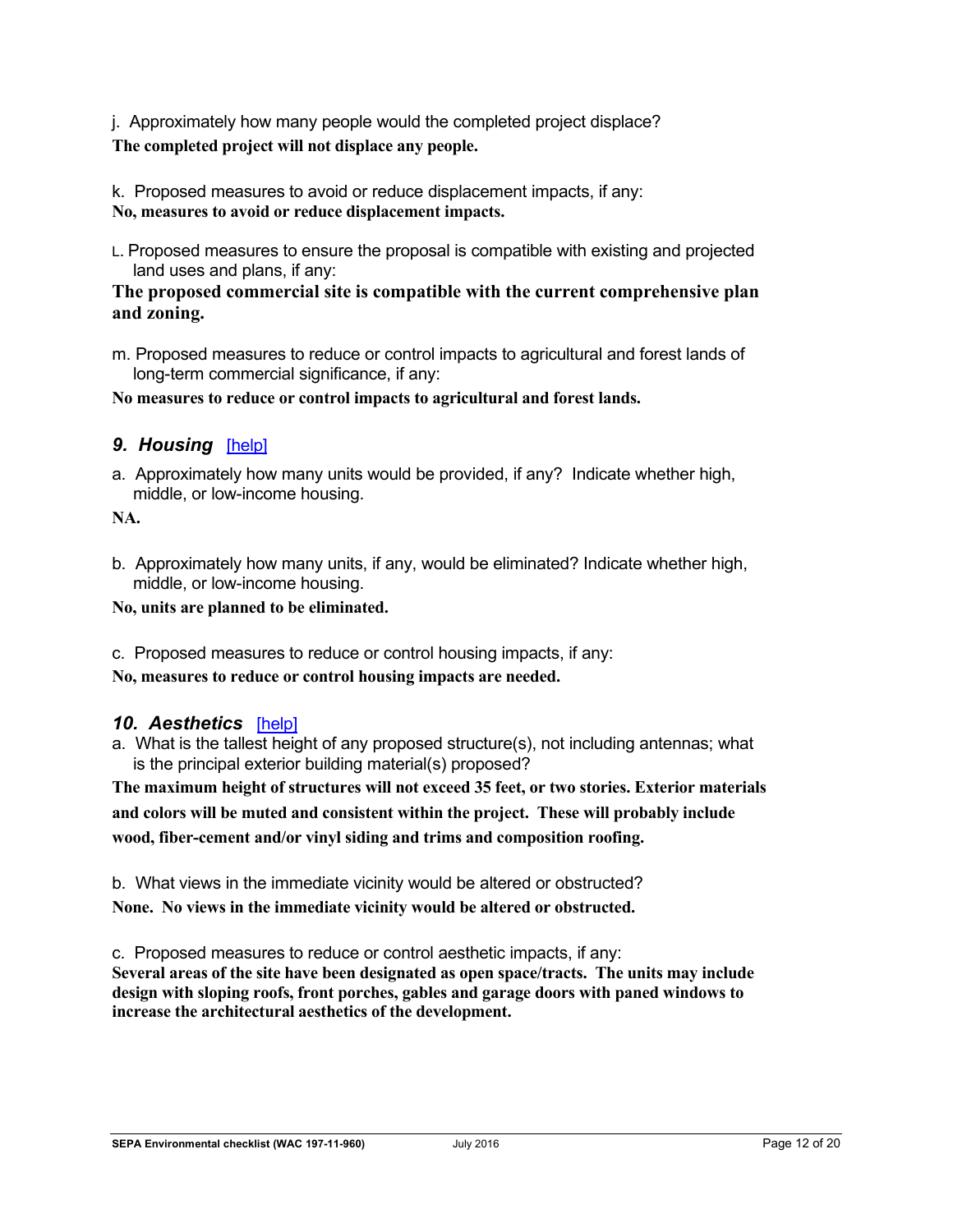#### *11. Light and Glare*[\[help\]](https://ecology.wa.gov/Regulations-Permits/SEPA/Environmental-review/SEPA-guidance/SEPA-checklist-guidance/SEPA-Checklist-Section-B-Environmental-elements/Environmental-elements-11-Light-glare)

a. What type of light or glare will the proposal produce? What time of day would it mainly occur?

**No significant glare is anticipated to be generated by this proposal. Building materials to be used are not reflective. Required on-site street lighting and house lighting is not expected to substantially increase overall illumination of the adjacent streets or parcels.**

b. Could light or glare from the finished project be a safety hazard or interfere with views?

**No. Light or glare from the finished project will not be a safety hazard or interfere with views.**

c. What existing off-site sources of light or glare may affect your proposal? **Small amount of exterior lighting from the surrounding residential properties could fall on or be visible from portions of the site.**

d. Proposed measures to reduce or control light and glare impacts, if any: **None.**

#### 12. Recreation [\[help\]](https://ecology.wa.gov/Regulations-Permits/SEPA/Environmental-review/SEPA-guidance/SEPA-checklist-guidance/SEPA-Checklist-Section-B-Environmental-elements/Environmental-elements-12-Recreation)

a. What designated and informal recreational opportunities are in the immediate vicinity?

b. Would the proposed project displace any existing recreational uses? If so, describe. **No.**

c. Proposed measures to reduce or control impacts on recreation, including recreation opportunities to be provided by the project or applicant, if any:

**The Applicant has proposed a recreational tract within the development for community use.**

#### *13. Historic and cultural preservation*[\[help\]](https://ecology.wa.gov/Regulations-Permits/SEPA/Environmental-review/SEPA-guidance/SEPA-checklist-guidance/SEPA-Checklist-Section-B-Environmental-elements/Environmental-elements-13-Historic-cultural-p)

a. Are there any buildings, structures, or sites, located on or near the site that are over 45 years old listed in or eligible for listing in national, state, or local preservation registers? If so, specifically describe.

**No.**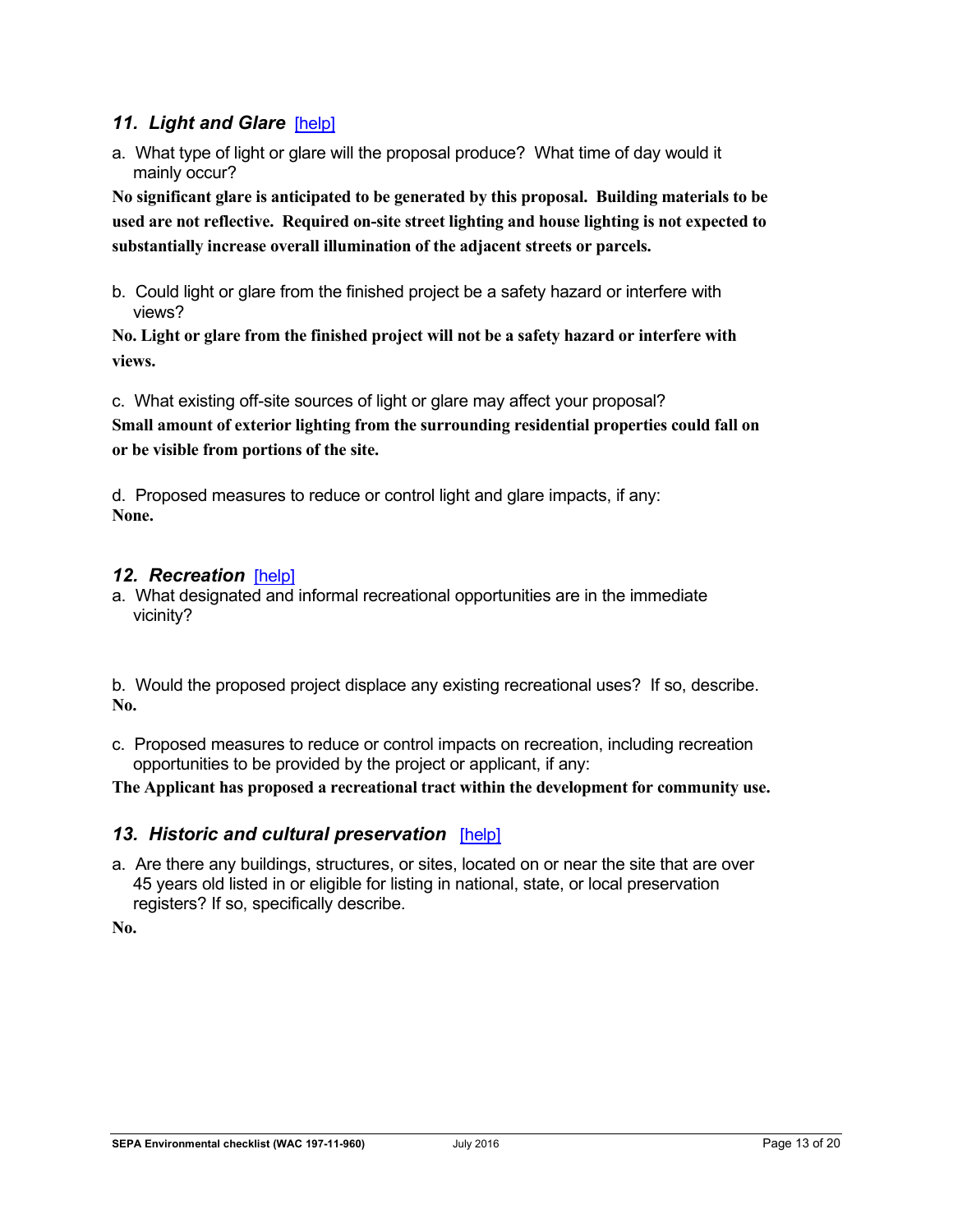b. Are there any landmarks, features, or other evidence of Indian or historic use or occupation? This may include human burials or old cemeteries. Are there any material evidence, artifacts, or areas of cultural importance on or near the site? Please list any professional studies conducted at the site to identify such resources.

**The applicant is not aware of any landmarks or evidence of historic, archaeological, scientific, or cultural importance in the immediate vicinity or associated with the site.**

c. Describe the methods used to assess the potential impacts to cultural and historic resources on or near the project site. Examples include consultation with tribes and the department of archeology and historic preservation, archaeological surveys, historic maps, GIS data, etc.

**The Applicant was not been informed by the City of Mukilteo of any cultural or historic sites on or near the subject property. The applicant did not see any cultural or historic sites on or near the subject property noted in the Snohomish County GIS data system.**

d. Proposed measures to avoid, minimize, or compensate for loss, changes to, and disturbance to resources. Please include plans for the above and any permits that may be required.

**Not available.** 

## *14. Transportation*[\[help\]](https://ecology.wa.gov/Regulations-Permits/SEPA/Environmental-review/SEPA-guidance/SEPA-checklist-guidance/SEPA-Checklist-Section-B-Environmental-elements/Environmental-elements-14-Transportation)

- a. Identify public streets and highways serving the site or affected geographic area and describe proposed access to the existing street system. Show on site plans, if any.
- b. Is the site or affected geographic area currently served by public transit? If so, generally describe. If not, what is the approximate distance to the nearest transit stop?
- c. How many additional parking spaces would the completed project or non-project proposal have? How many would the project or proposal eliminate?
- d. Will the proposal require any new or improvements to existing roads, streets, pedestrian, bicycle or state transportation facilities, not including driveways? If so, generally describe (indicate whether public or private).
- e. Will the project or proposal use (or occur in the immediate vicinity of) water, rail, or air transportation? If so, generally describe.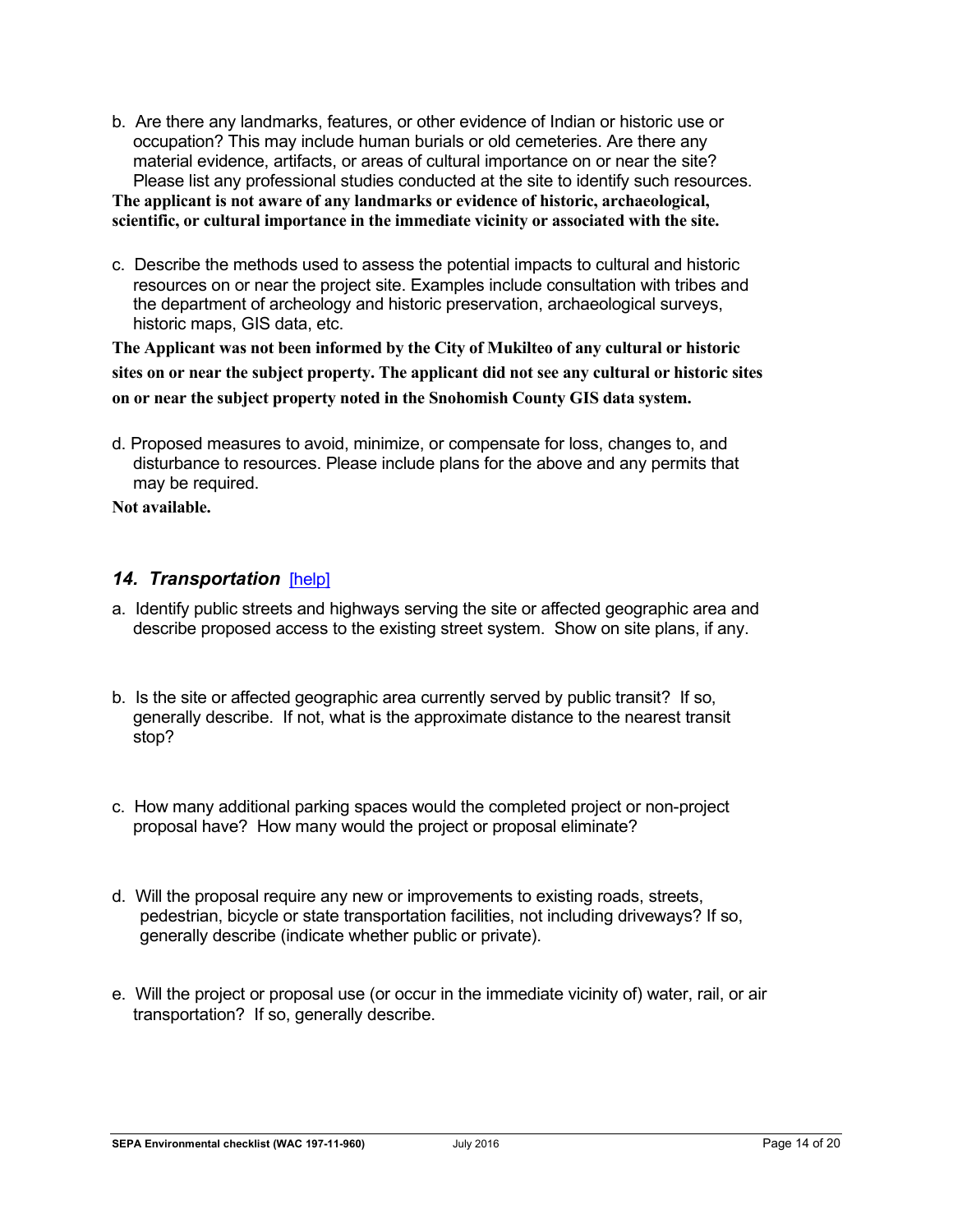- f. How many vehicular trips per day would be generated by the completed project or proposal? If known, indicate when peak volumes would occur and what percentage of the volume would be trucks (such as commercial and nonpassenger vehicles). What data or transportation models were used to make these estimates?
- g. Will the proposal interfere with, affect or be affected by the movement of agricultural and forest products on roads or streets in the area? If so, generally describe.
- h. Proposed measures to reduce or control transportation impacts, if any:

#### *15. Public Services*[\[help\]](https://ecology.wa.gov/Regulations-Permits/SEPA/Environmental-review/SEPA-guidance/SEPA-checklist-guidance/SEPA-Checklist-Section-B-Environmental-elements/Environmental-elements-15-Public-services)

- a. Would the project result in an increased need for public services (for example: fire protection, police protection, public transit, health care, schools, other)? If so, generally describe.
- b. Proposed measures to reduce or control direct impacts on public services, if any.

#### *16. Utilities*[\[help\]](https://ecology.wa.gov/Regulations-Permits/SEPA/Environmental-review/SEPA-guidance/SEPA-checklist-guidance/SEPA-Checklist-Section-B-Environmental-elements/Environmental-elements-16-Utilities)

- a. Circle utilities currently available at the site: **electricity**, **natural gas**, **water**, refuse service, **telephone**, **sanitary sewer**, septic system, other
- b. Describe the utilities that are proposed for the project, the utility providing the service, and the general construction activities on the site or in the immediate vicinity which might be needed.

# *C. Signature* **[\[HELP\]](https://ecology.wa.gov/Regulations-Permits/SEPA/Environmental-review/SEPA-guidance/SEPA-checklist-guidance/SEPA-Checklist-Section-C-Signature)**

The above answers are true and complete to the best of my knowledge. I understand that the lead agency is relying on them to make its decision.

| Signature:                                        | Brian R Lindsay                |  |
|---------------------------------------------------|--------------------------------|--|
|                                                   | Name of signee Brian R Lindsay |  |
| Position and Agency/Organization BRL Services LLC |                                |  |
|                                                   |                                |  |

Date Submitted: 9-20-2021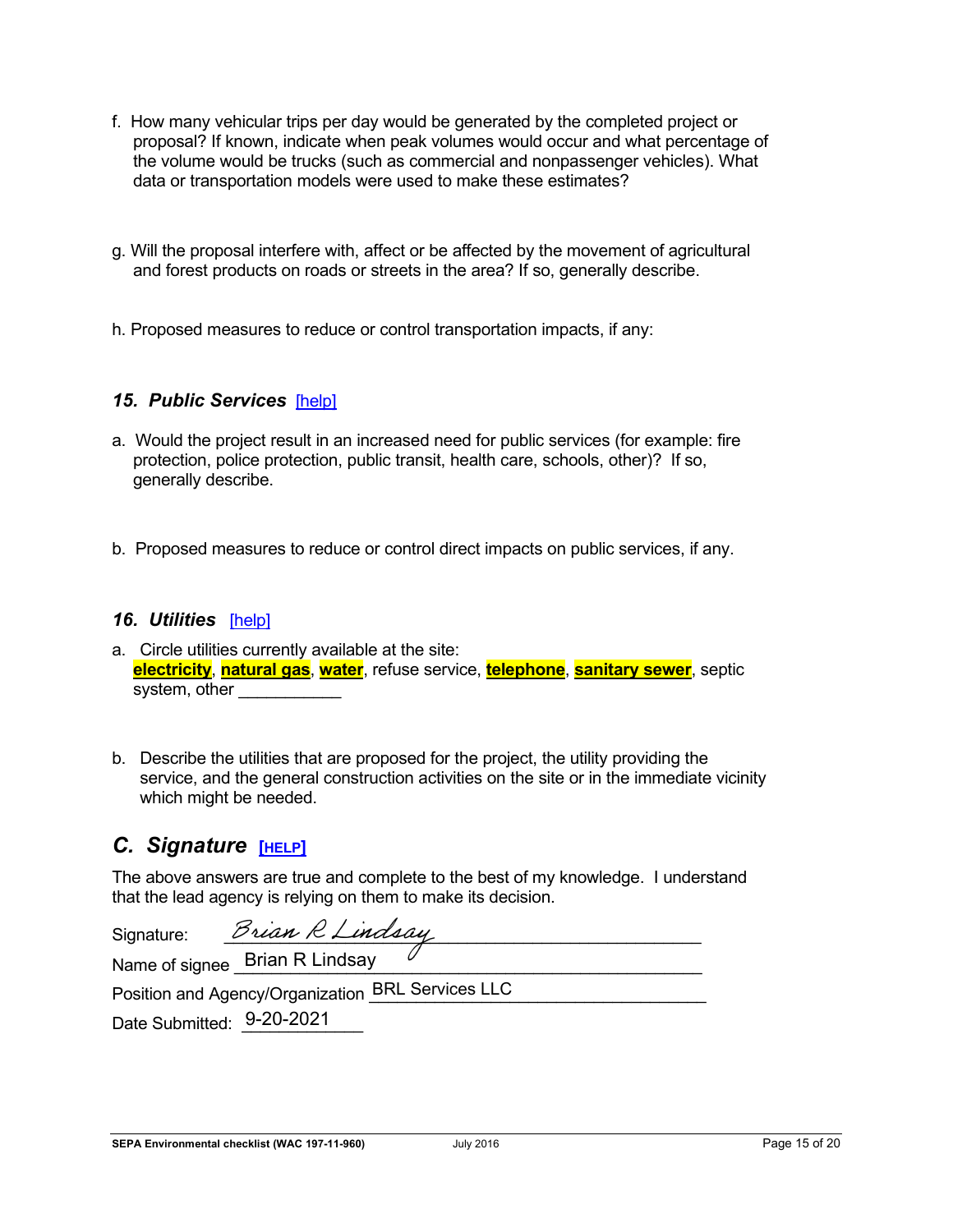# *D. Supplemental sheet for nonproject actions* [\[HELP\]](https://ecology.wa.gov/Regulations-Permits/SEPA/Environmental-review/SEPA-guidance/SEPA-checklist-guidance/SEPA-Checklist-Section-D-Non-project-actions)

#### (**IT IS NOT NECESSARY** to use this sheet for project actions)

Because these questions are very general, it may be helpful to read them in conjunction with the list of the elements of the environment.

When answering these questions, be aware of the extent the proposal, or the types of activities likely to result from the proposal, would affect the item at a greater intensity or at a faster rate than if the proposal were not implemented. Respond briefly and in general terms.

1. How would the proposal be likely to increase discharge to water; emissions to air; pro-

duction, storage, or release of toxic or hazardous substances; or production of noise?

Proposed measures to avoid or reduce such increases are:

2. How would the proposal be likely to affect plants, animals, fish, or marine life?

Proposed measures to protect or conserve plants, animals, fish, or marine life are:

3. How would the proposal be likely to deplete energy or natural resources?

Proposed measures to protect or conserve energy and natural resources are:

4. How would the proposal be likely to use or affect environmentally sensitive areas or areas designated (or eligible or under study) for governmental protection; such as parks,

wilderness, wild and scenic rivers, threatened or endangered species habitat, historic or

cultural sites, wetlands, floodplains, or prime farmlands?